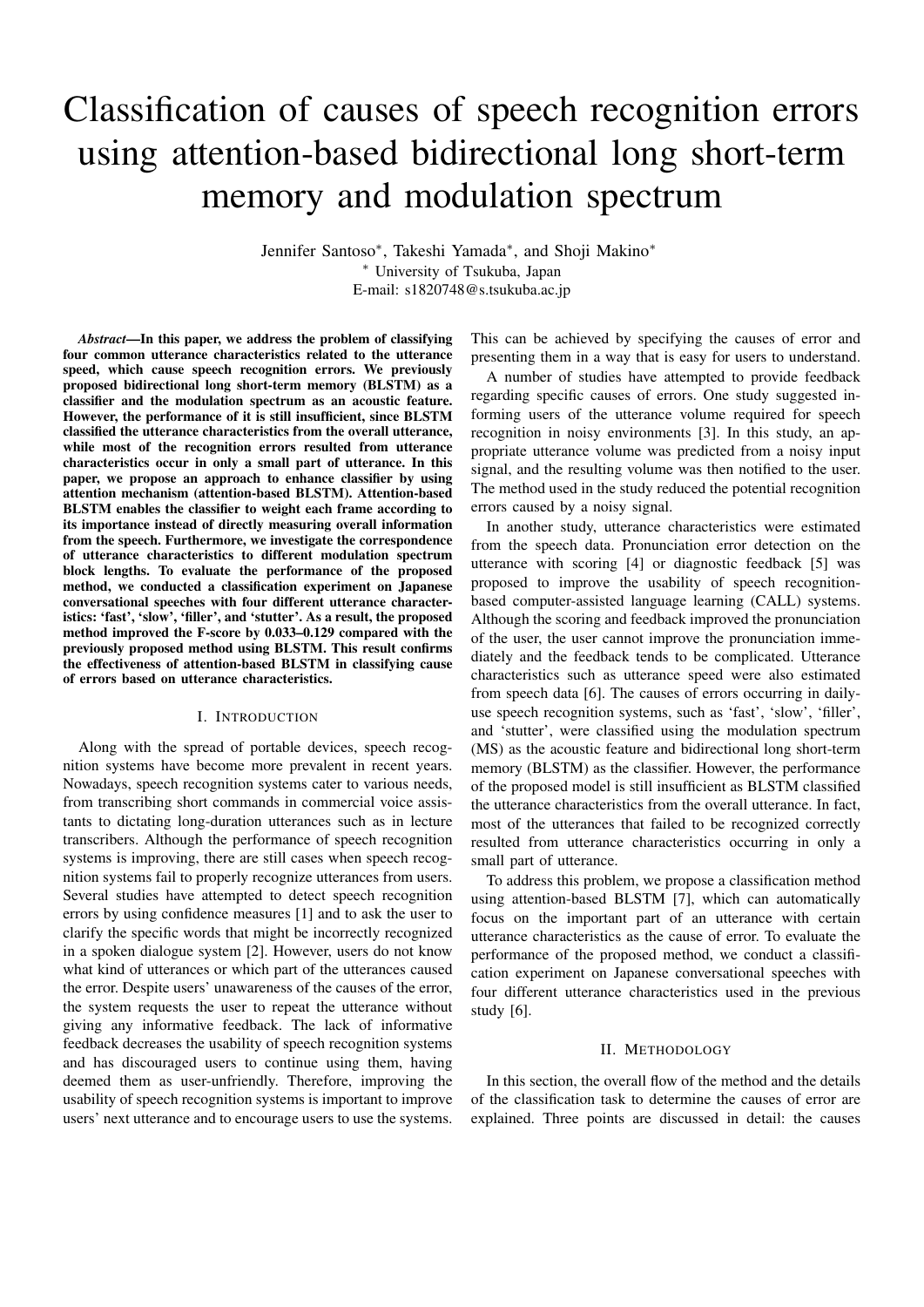

Fig. 2. Calculation process to obtain the modulation spectrum

of error, the acoustic feature extraction method used in the experiment, and the classifier.

#### *A. Overview*

The proposed method is shown in Fig. 1. First, the speech is inputted, then features of the input speech are extracted, providing a time series of feature vectors. The feature vectors are used as the input for the classifier. The result of the classification is expressed as probabilities of different causes of error which are processed to provide user-friendly feedback.

There are three typical causes of error in speech recognition. The first is environmental conditions, which are interference from outside such as noise, echo, reflection, and reverberation. The second is system factors such as unknown words, which are not listed in the dictionary. The third is utterance characteristics such as utterance speed, utterance volume, pronunciation, fillers, and stutter. As utterance characteristics affect the recognition error rate [8][9], they are the main focus of this paper.

To determine the utterance characteristics causing the error, characteristics satisfying two conditions are considered [6]: those that are easy for users to improve in the next utterance and those that occur frequently in natural speech data. Therefore, the selected causes of error related to the utterance speed are 'fast', 'slow', 'filler', and 'stutter' utterances [6].

## *B. Acoustic feature extraction*

Acoustic feature extraction is an essential part of retrieving information from audio-based data. In speech recognition systems, spectrogram-based features such as the power spectrogram, Mel-frequency cepstrum coefficient (MFCC), and Mel filter bank (MFB) are commonly used as conventional acoustic features. Spectrogram-based features are mostly represented by time versus frequency signals. As spectrogrambased features contain phoneme information, they are capable of visualizing phonemes. However, the information needed in this study is related to speed, not the spectral envelope. Therefore, it is important for the acoustic feature to be able to show information on changes in time series. This kind of acoustic feature is found in the MS [10][11].

In this study, we use the MS as the acoustic feature. MS shows the irregularities in syllable changes clearly, and is independent of the speech content (phoneme information). As the MS has been successfully applied to speech-based depression classification [12] and speech emotion recognition tasks [13], we also use the MS to extract features related to the utterance speed.

The MS is defined as the spectral representation of a temporal trajectory of a feature. In this study, the MS is represented by the acoustic frequency versus modulation frequency [11] of a speech signal. It provides information about energy modulation frequencies in the carriers of a signal and its dynamic characteristics, such as syllable changes. The MS is also known to be related to speech rhythm [14].

Fig. 2 illustrates the process of calculation used to obtain the MS. First, we compute the power spectrogram by applying a short-term Fourier transform (STFT) to the speech signal. The power spectrogram is then applied to Mel filters, producing the MFB. We then proceed to divide the frames into blocks of consecutive frames. For each block, we apply normalization for each Mel filter index as follows:

$$
y_{ik} = \log\left(\frac{\exp(x_{ik})}{\sum_{k=1}^{t} \exp(x_{ik})}\right),\tag{1}
$$

$$
y_i = [y_{i1}, y_{i2}, ..., y_{it}, 0, 0, ...0],
$$
\n(2)

where  $x$  denotes log power,  $i$  denotes the Mel filter index,  $k$  denotes a frame index from the block,  $t$  is the number of frames in the block, and  $y$  denotes the normalized log power of the block. This normalization reduces the phoneme dependence. The normalized block is then zero-padded up to  $Q \geq t$  points to increase the resolution of the modulation frequency. Finally, for each Mel filter index in the normalized block, we apply a Q-point STFT and combine the results to form the MS.

## *C. Classifier*

In the previously proposed method, BLSTM [15] was used as the classifier. The BLSTM architecture is illustrated in Fig. 3. As a variant of the recurrent neural network (RNN) [16], the BLSTM consists of two long short-term memory (LSTM) [17] networks that move forward and backward while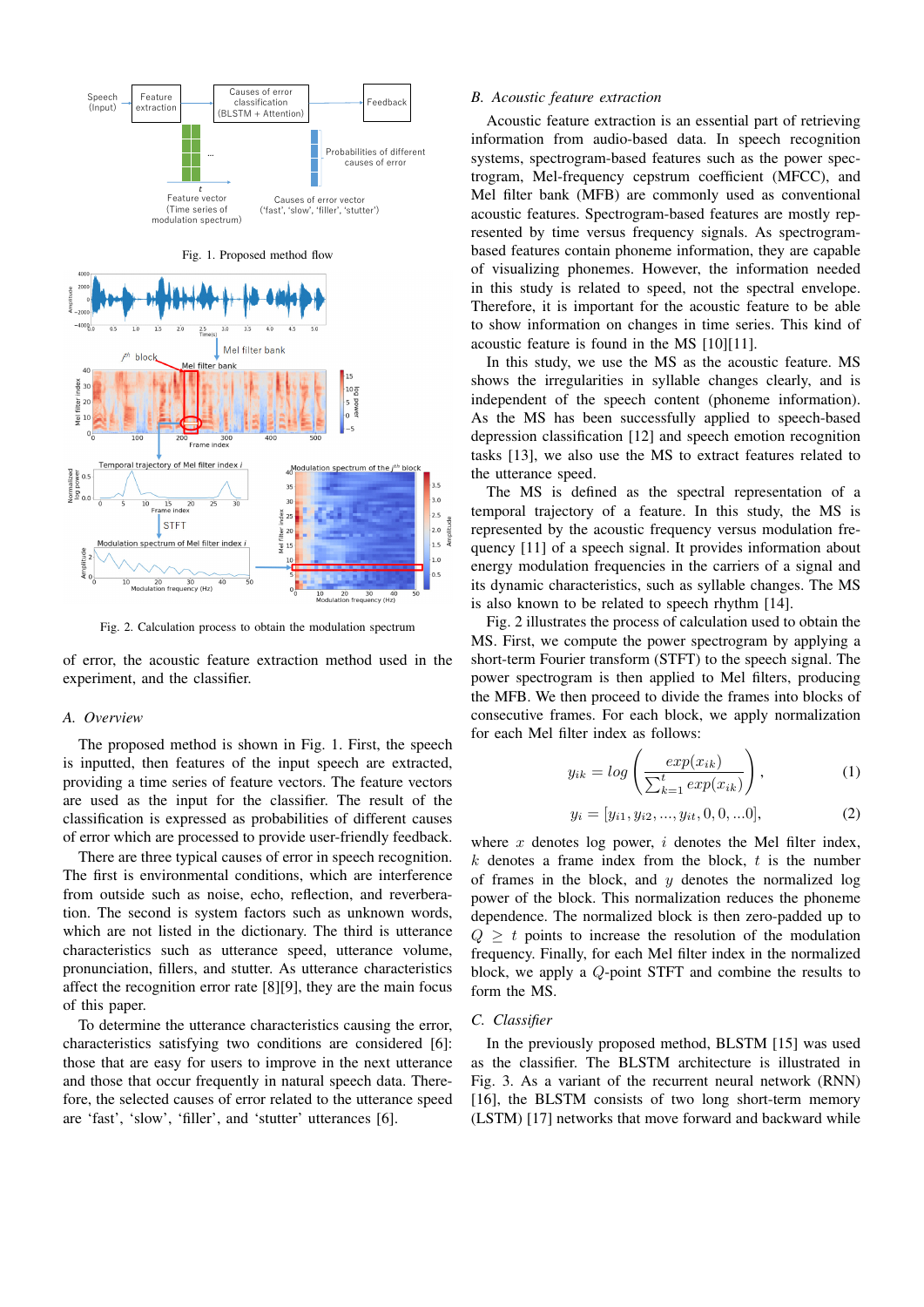

Fig. 4. Attention-based BLSTM in the proposed method

storing time-series information. As speech data can be easily represented by time series and depend on the data in previous frames, BLSTM is suitable for handling audio-related tasks and has been successfully applied to sound event classification [18].

In our method, we classify the causes of errors from utterances that failed to be recognized correctly using the system. However, in most cases, errors are not caused by the whole utterance, but by only a small part of the utterance that contains a specific characteristic. To address this problem, we propose using the attention mechanism [7] to enable the model to focus on specific parts of an utterance by weighting each parts to assist the decision making process. This mechanism has been successfully applied to classification tasks in various fields, such as psychological stress detection [19], speech emotion recognition [20][21], and acoustic event tagging [22].

We adopt part of the attention mechanism in the classification task[23], as illustrated in Fig. 4. The attention mechanism can be represented by

$$
\mathbf{e}_i = \mathbf{g}_i \oplus \mathbf{h}_i, \tag{3}
$$

$$
\mathbf{u}_i = \tanh(\mathbf{W}\mathbf{e}_i + \mathbf{b}),\tag{4}
$$

$$
\alpha_i = \frac{exp(\mathbf{u}_i^T \mathbf{u}_i)}{\sum_{i=1}^t exp(\mathbf{u}_i^T \mathbf{u}_i)}, \text{ and } (5)
$$

$$
\mathbf{c} = \sum_{i=1}^{t} \alpha_i \mathbf{e}_i.
$$
 (6)

In these equations,  $g_i$  and  $h_i$  represent the forward and backward hidden states of BLSTM, respectively, which are concatenated to  $e_i$ , as shown in Eq. (3).  $e_i$  is fed to the attention layer to determine the attention weight  $\alpha_i$  of each frame, which is determined by Eqs. (4) and (5). The output of attention mechanism is the weighted sum of  $e_i$ , represented by vector c, as shown in Eq. (6).

We improve the classification performance of BLSTM using the attention mechanism to direct the focus of the model on the important part that decides whether and where utterance characteristics occur. The classification process begins with feeding the acoustic features to the BLSTM model. The resulting hidden states of the BLSTM from both the forward and backward layers are then fed to the attention layer, resulting in the weighted sum vector c. This vector is then concatenated with the final state of backward BLSTM  $\mathbf{h}_1$  and final state of forward BLSTM  $g_t$ , and fed to the dense layer for final classification. The prediction is the probability of the utterance characteristics occurring. We choose the highest probability to obtain the final result.

## III. EXPERIMENT

The aim of the experiment is to assess the effectiveness of the attention mechanism in enhancing the classification.

TABLE I SPEECH DATA SPECIFICATIONS

| Database            | <b>PASD</b>               | <b>UUDB</b>            |
|---------------------|---------------------------|------------------------|
| <b>Speakers</b>     | 8 male                    | 2 male                 |
|                     | 2 female                  | 8 female               |
| Sampling rate       | 16 kHz                    | $16$ kHz               |
| <b>Quantization</b> | 16 bits                   | 16 bits                |
| Length              | $1 - 10 s$                | $1 - 10 s$             |
| Dataset ID          | kyo0121, kyo0221, kyo0321 | C001, C002, C021, C022 |
|                     | osa0910, osa0918, uec0001 | C023, C024, C031, C032 |
|                     | uec0002. uec0003. uec0004 | C033, C051, C052, C053 |
|                     |                           | C061, C062, C063, C064 |

## *A. Speech data*

Table I shows the speech data specifications used in this study. This experiment is conducted using data from Japanese conversational datasets: Priority Area Speaking Dialogue (PASD) [24] and Utsunomiya University Database (UUDB) [25]. As we focus on incorrectly recognized speeches and their causes of error, all of the conversational data are inputted to the Julius speech recognizer [26]. The incorrectly recognized speeches are carefully examined for the occurrence of any utterance characteristics: 'filler' and 'stutter' information is available from the correct reference sentences; therefore, their occurrence can be extracted from the sentences. However, 'fast' and 'slow' occurrences are based on the utterance speed and cannot be extracted directly, so all speeches are manually labeled. In total, there are 1400 speech files of length ranging from 1–10 s compiled from 10 male and 10 female speakers.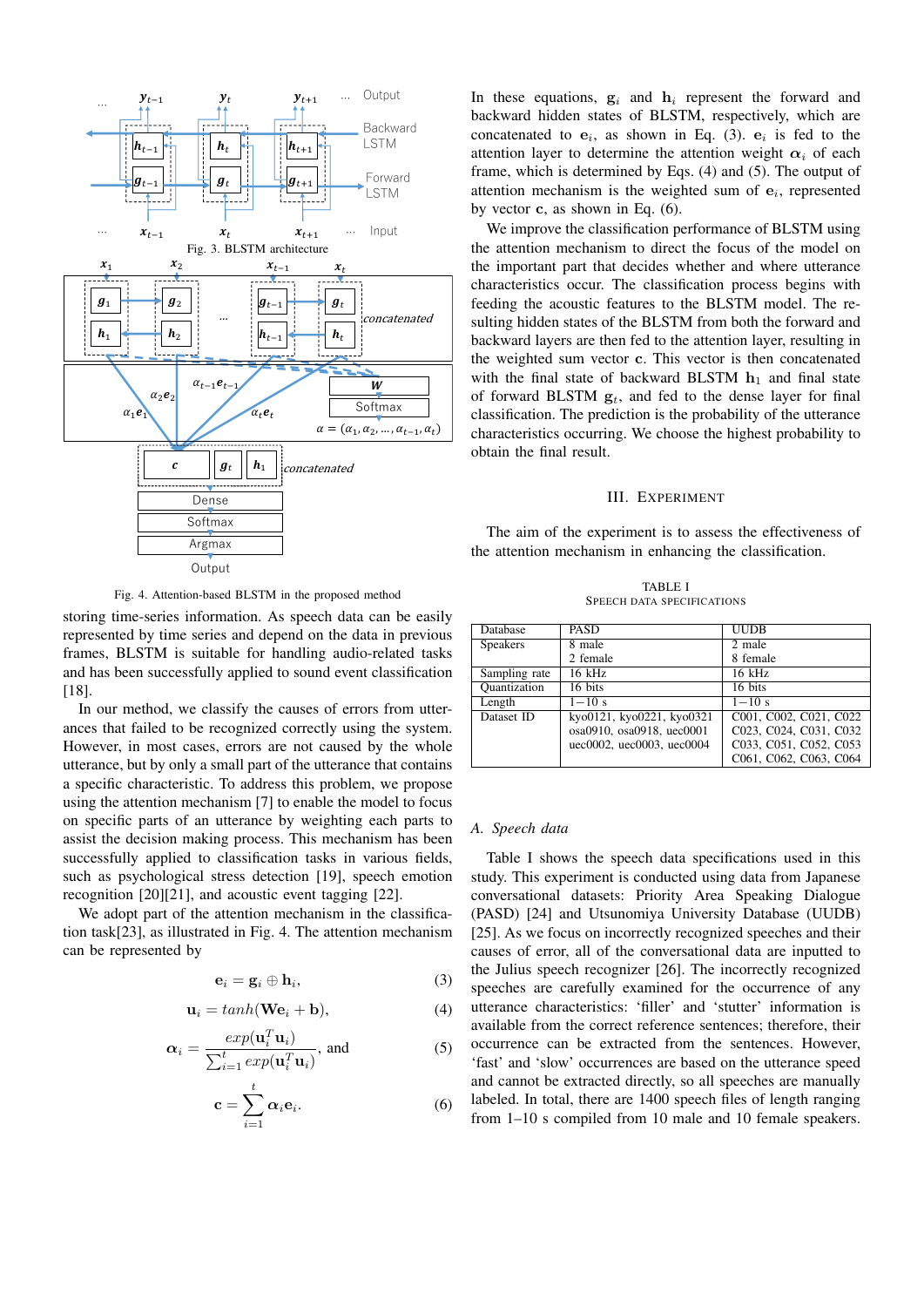TABLE II MEL FILTER BANK SPECIFICATIONS

| Sampling rate      | $16$ kHz        |
|--------------------|-----------------|
| FFT sample points  | 512             |
| Mel filters        | 40              |
| Frame length       | $25$ ms         |
| Frame shift length | $10 \text{ ms}$ |

TABLE III MODULATION SPECTRUM SPECIFICATIONS

| Base feature          | 40-dimensional MFB        |                                                |  |  |
|-----------------------|---------------------------|------------------------------------------------|--|--|
| Block length (frames) |                           | 80 ms $(=8)$   320 ms $(=32)$   640 ms $(=64)$ |  |  |
| FFT size              |                           | 64                                             |  |  |
| Dimension             | $40 \times (64/2) = 1280$ |                                                |  |  |

## *B. Feature extraction*

Tables II and III show the acoustic feature extraction of the MFB and MS respectively. For the feature extraction, the base feature for the MS is extracted from a 40-dimensional MFB taken with a frame length of 25 ms and a frame shift length of 10 ms. The MS is then taken for a constant block length (8, 32, or 64 frames) for each of the 40 Mel filter indexes, each shifted every one frame. For each of the blocks, we apply zero padding to apply a 64-point FFT. In total, the MS for the input has a dimension of 1280 (=  $40 \times 32$ ).

#### *C. Classifier*

In this study, we compare the proposed method employing attention-based BLSTM with our previously proposed method employing BLSTM (baseline) as the classifier. For each method, the classifier is trained separately for each class. The number of hidden layers is taken to be 1 or 2 with hidden unit of 64 or 128; the dropout used in the experiment is set from 0.0 to 0.4; chosen optimizer is Adam with a learning rate 0.001, 0.0005, 0.0001, or 0.00005. The training in all models is conducted up to 50 epochs. To ensure validity, fivefold cross-validation is conducted on each class. Details of the classifier are given in Table IV. The model is evaluated using the F-score averaged over five folds, defined as follows:

$$
F\text{-score} = 2 \cdot \frac{\text{Precision} \cdot \text{Recall}}{\text{Precision} + \text{Recall}},\tag{7}
$$

where

$$
Precision = \frac{TruePositive}{TruePositive + FalsePositive}, and \qquad (8)
$$

$$
Recall = \frac{TruePositive}{TruePositive + FalseNegative}.
$$
 (9)

### *D. Experiment results and discussion*

Evaluation results for the previous and proposed models, along with the set block size, are shown in Table V. From the results, BLSTM enhanced with the attention mechanism outperforms the previously proposed method in terms of the F-score for all classes by 0.033–0.129. Also, we can see that the F-score for every utterance characteristics depends on the

TABLE IV CLASSIFIER SPECIFICATIONS

| Classifier       | Attention-based BLSTM                                   |  |
|------------------|---------------------------------------------------------|--|
| Layers and units | $1280-(64-64)-256-2$                                    |  |
|                  | $1280-(128-128)-512-2$                                  |  |
| Optimizer        | Adam                                                    |  |
| Learning rate    | 0.001, 0.0005, 0.0001, 0.00005                          |  |
| Dropout          | $0.0 - 0.4$                                             |  |
| Loss function    | Softmax cross entropy                                   |  |
| Epoch            | 1, 2, , 50                                              |  |
| Cross-validation | 5-fold speaker open test                                |  |
|                  | $(training : test = 8 male+8 female : 2 male+2 female)$ |  |

TABLE V EXPERIMENT RESULT: F-SCORE

|              | <b>BLSTM</b> | Attention-based BLSTM |       |       |
|--------------|--------------|-----------------------|-------|-------|
| Block length | 32           |                       | 32    | 64    |
| Fast         | 0.577        | 0.610                 | 0.587 | 0.610 |
| Slow         | 0.576        | 0.611                 | 0.616 | 0.705 |
| Filler       | 0.641        | 0.666                 | 0.682 | 0.686 |
| Stutter      | 0.650        | 0.621                 | 0.691 | 0.649 |

block length. For instance, 'slow' and 'filler' are classified best with a block length of 64, whereas 'fast' is classified equally well with block lengths of 8 and 64. On the other hand, 'stutter' is classified best with a block length of 32.

The process carried out by attention mechanism is also visualized in Fig. 5. For ease of visualization, we only show the attention mechanism for 'stutter'. Here, we extract the attention weights from the best trained model and evaluate the speech data, with each part of the speech representing the presence or absence of the utterance characteristics. The figures show the utterance transcription aligned with the waveform and the weight of each part of the speech. The parts highlighted in yellow indicate the occurrence of 'stutter', and the parts highlighted in light blue indicate the normal part of the utterance incorrectly detected to have a high probability of 'stutter'. Parts with a higher weight indicate greater importance in the decision of the classification. In the case of 'stutter', the sudden stops and a continuing similar pattern are important in confirming the presence of stutter, as demonstrated by the correct attention result in Fig. 5(a). Some repeated phonemes that are not sudden stops are weighted as not important by the attention mechanism in the case of 'stutter'. Also, some parts with a normal utterance speed have less weight as they are not closely related to utterance characteristics. Proceeding of APSIPA Annual Summit and Conference 2019<br>
The main state and contents of the summit and Conference 2019<br>
The main state and contents of the summit and Conference 2019<br>
The main state and contents of the summ

However, the model with the attention mechanism did not perform well with several types of speech data. For instance, some utterance characteristics failed to be recognized because the utterance speed was closer to normal in most parts, as demonstrated by the example of 'stutter' but not detected as 'stutter' in Fig. 5(b). It is likely that the output of the attention mechanism also depends on the output of BLSTM, which is also dependent on the block length of the MS. In the final example in Fig. 5(c), the utterance transcript highlighted in light blue is detected as 'stutter', possibly due to the assimilated sound in Japanese, indicated by double consonant phoneme, which resemble a 'stutter' pattern.